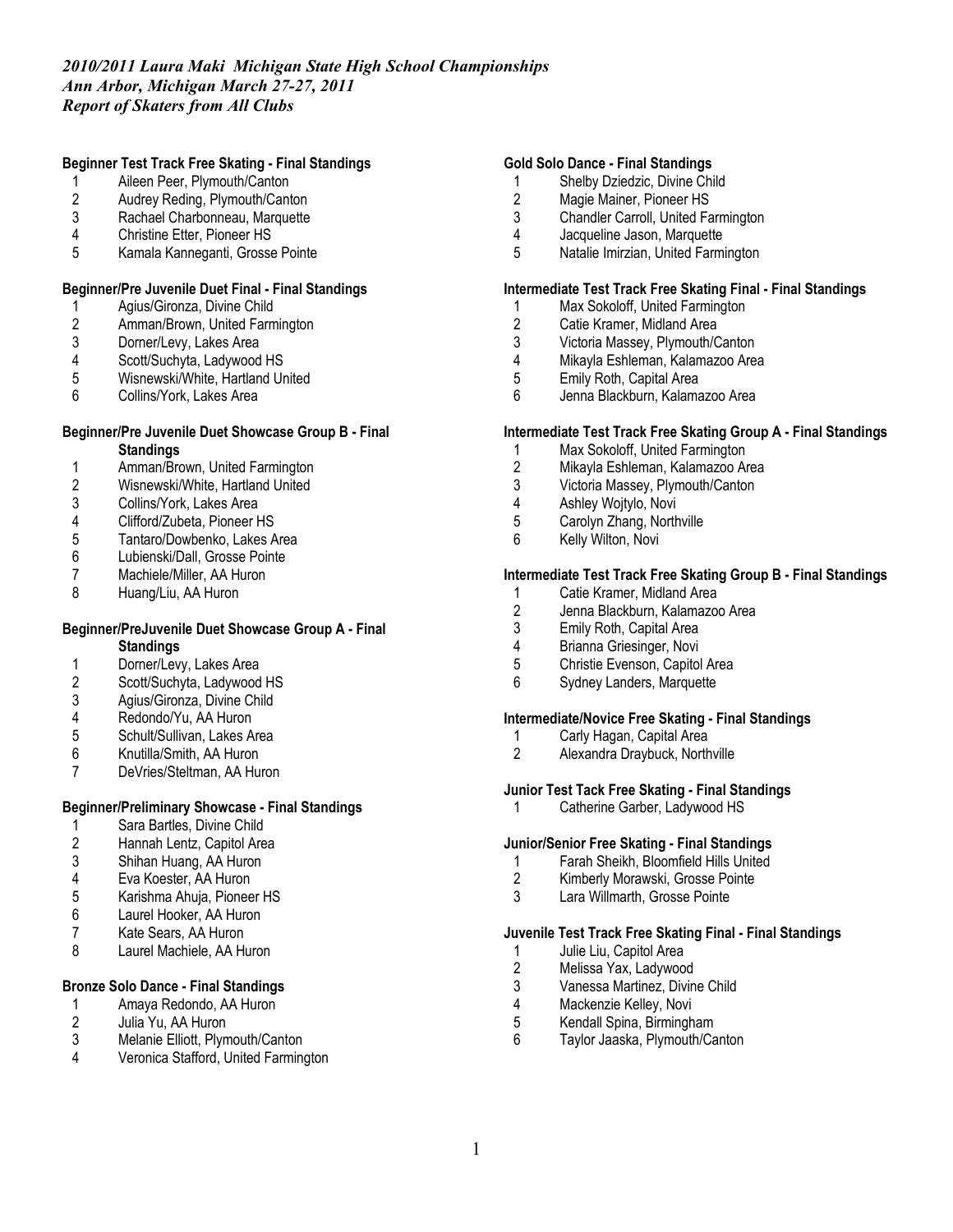# **Juvenile Test Track Free Skating Group A - Final Standings**

- 1 Taylor Jaaska, Plymouth/Canton<br>2 Vanessa Martinez, Divine Child
- 2 Vanessa Martinez, Divine Child<br>3 Mackenzie Kellev, Novi
- Mackenzie Kelley, Novi
- 4 Abby Benard, Mercy<br>5 Amanda Shenouda. (
- Amanda Shenouda, Grosse Pointe

### **Juvenile Test Track Free Skating Group B - Final Standings**

- 1 Julie Liu, Capitol Area
- 2 Kendall Spina, Birmingham<br>3 Melissa Yax, Ladywood HS
- 3 Melissa Yax, Ladywood HS
- 4 Mackenzie Harthun, United Farmington<br>5 Stephanie Shenouda, Grosse Pointe
- 5 Stephanie Shenouda, Grosse Pointe<br>6 Katie Butler. Grosse Pointe
- 6 Katie Butler, Grosse Pointe<br>7 Sarah Steen, Marquette
- Sarah Steen, Marquette

# **Juvenile/Intermediate Showcase - Final Standings**

- 1 Melissa Yax, Ladywood HS
- 2 Isabella Colasanti, Lakes Area<br>3 Catie Kramer, Midland Area
- 3 Catie Kramer, Midland Area<br>4 Courtney Sayyae, Divine Chi
- 4 Courtney Sayyae, Divine Child<br>5 Julie Liu, Capitol Area
- 5 Julie Liu, Capitol Area<br>6 Marissa Shoemaker, H
- 6 Marissa Shoemaker, Hartland United
- 7 Shelby Dziedzic, Divine Child<br>8 Vanessa Martinez, Divine Chil
- 8 Vanessa Martinez, Divine Child<br>9 Jacqueline Jason, Marquette
- 9 Jacqueline Jason, Marquette<br>10 Stacev Tomkovich. United Fa
- Stacey Tomkovich, United Farmington
- 11 Sarah Steen, Marquette<br>12 Emily Roth, Capitol Area
- Emily Roth, Capitol Area
- 13 Lyndsy Allmacher, Northville

# **Juvenile/Senior Duet Showcase - Final Standings**

- 1 Bremner/Sievewright, Lakes Area
- 2 Willmarth/Morawski, Grosse Pointe<br>3 Caruso/Pringle, Grosse Pointe
- 3 Caruso/Pringle, Grosse Pointe<br>4 Gabel/Butler, Grosse Pointe
- Gabel/Butler, Grosse Pointe
- 5 Micallef/Frost, Dearborn Unified
- 6 Mainer/Gazaui, Pioneer HS
- 7 Dutke/Krizanic, Birmingham

### **Level A 2nd Place Run Off - Final Standings**

- 1 Bloomfield Hills United
- 2-TIE Northville
- 2-TIE Capitol Area

# **Level A Jumps - Final Standings**

- 1 Northville<br>2 Ladywood
- 2 Ladywood<br>3 Dearborn U
- Dearborn Unifed
- 4 Capitol Area<br>5 Bloomfield H
- 5 Bloomfield Hills
- 6 United Farmington
- 7 Birmingham
- 8 Grosse Pte. N & S
- 9 Country Day/Marion

#### **Level A Moves - Final Standings**

- 1 United Farmington<br>2 Bloomfield Hills
- 2 Bloomfield Hills<br>3 Dearborn Unified
- Dearborn Unified
- 4 Capitol Area<br>5 Northville
- 5 Northville<br>6 Birmingha
- **Birmingham**
- 7 Grosse Point N & S
- 8 Ladywood
- 9 Country Day/Marion

#### **Level B Jumps - Final Standings**

- 1 United Farmington
- 2 Northville<br>3 Plymouth
- Plymouth Canton
- 4 Midland
- 5 Country Day/Marion<br>6 Berklev
- 6 Berkley<br>7 Capitol
- Capitol Area
- 8 Birmingham<br>9 Divine Child
- Divine Child
- 10 Lakes Area
- 11 Kalamazoo
- 12 Rochester United
- 13 Cabrini
- 14 Marquette
- 15 Taylor United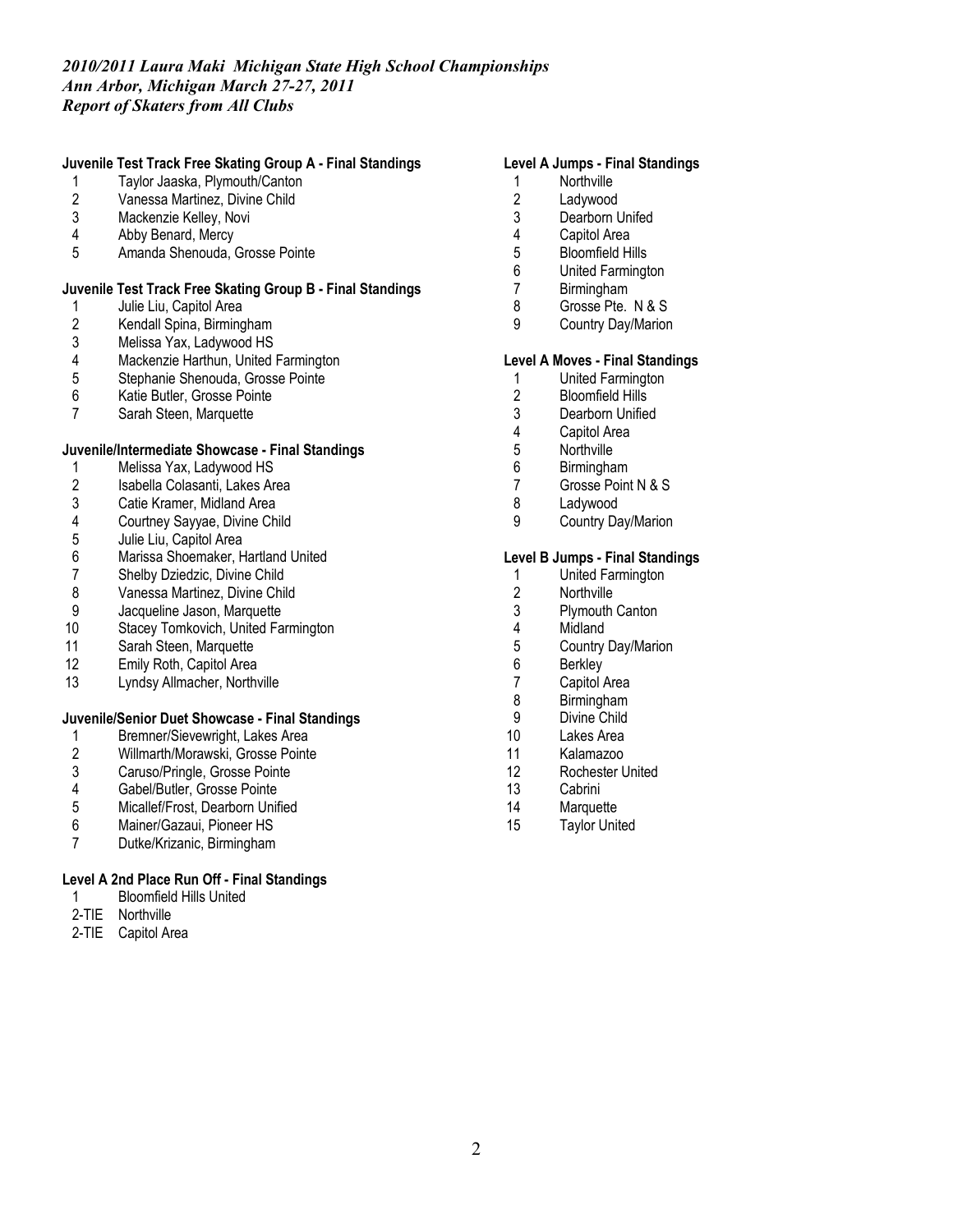#### **Level B Moves - Final Standings**

- 1 Capitol Area<br>2 Marquette
- 2 Marquette<br>3 United Farr
- 3 United Farmington<br>4 Plymouth/Canton
- 4 Plymouth/Canton
- **Midland**
- 6 Lakes Area
- 7 Berkley<br>8 Divine C
- Divine Child
- 9 Cabrini<br>10 Roches
- Rochester United
- 11 Birmingham
- 12 Taylor United<br>13 Kalamazoo
- Kalamazoo
- 14 Country Day/Marion
- 15 Northville

#### **Level B Spins - Final Standings**

- 1 Midland<br>2 United F
- 2 United Farmington<br>3 Divine Child
- Divine Child
- 4 Kalamazoo
- 5 Lakes Area<br>6 Berkley
- **Berkley**
- 7 Rochester United<br>8 Capitol Area
- 8 Capitol Area<br>9 Birmingham
- **Birmingham**
- 10 Cabrini
- 11 Country Day/Marion
- 12 Plymouth/Canton
- 13 Northville
- 14 Marquette
- 15 Taylor United

# **Level C Jumps - Final Standings**

- 1 Lakes Area
- 2 Trenton<br>3 Cabrini
- Cabrini
- 4 Parkdale
- 5 United Farmington
- 6 Ladywood<br>7 Pioneer
- **Pioneer**
- 8 Marquette<br>9 Birminghar
- 9 Birmingham<br>10 Christian Cor
- Christian Combined

### **Level C Moves - Final Standings**

- 1 Pioneer<br>2 Ladywoo
- 2 Ladywood<br>3 Trenton
- **Trenton**
- 4 United Farmington<br>5 Cabrini
- Cabrini
- 6 Lakes Area
- 7 Birmingham
- 8 Parkdale
- 9 Marquette<br>10 Christian C
- Christian Combined

#### **Level C Spins - Final Standings**

- 1 Trenton<br>2 Cabrini
- Cabrini
- 3-TIE Pioneer
- 3-TIE Ladywood
- 5 United Farmington
- 6 Christian Combined
- 7 Birmingham
- 8 Lakes Area
- 9 Parkdale<br>10 Marquette
- Marquette

#### **Novice Test Track Free Skating - Final Standings**

- 1 Mandy Caruso, Grosse Pointe<br>2 Moii Igun. United Farmington
- Moji Igun, United Farmington
- 3 Monica Kavanaugh, Kalamazoo Area
- 4 Kate Miado, Kalamazoo Area
- 5 Elizabeth Sandberg, Pioneer HS

#### **Novice/Senior Showcase - Final Standings**

- 1 Catherine Garber, Ladywood HS
- 
- 2 Victoria Massey, Plymouth/Canton<br>3 Natalie Imirzian. United Farmington
- 3 Natalie Imirzian, United Farmington<br>4 Miranda Micallef. Dearborn Unified Miranda Micallef, Dearborn Unified
- 5 Hannah Vertin, United Farmington
- 6 Bridget Race, United Farmington
- 7 Kaitlyn Krizanic, Birmingham
- 8 Lauren Shuff, Midland Area

#### **Pre Bronze Solo Dance - Final Standings**

- 1 Maddie Clifford, Pioneer HS<br>2 Elise Machiele. AA Huron
- 2 Elise Machiele, AA Huron<br>3 Gabriel Marderosian Novi
- Gabriel Marderosian, Novi

#### **Pre Gold Solo Dance - Final Standings**

- 1 Bridget Hillman, Ladywood HS<br>2 Giana Paolucci, Novi
- Giana Paolucci, Novi
- 3 Courtney Sayyae, Divine Child
- 
- 4 Shayna Whitfield, Grosse Pointe<br>5 Mikavla Eshleman. Kalamazoo A 5 Mikayla Eshleman, Kalamazoo Area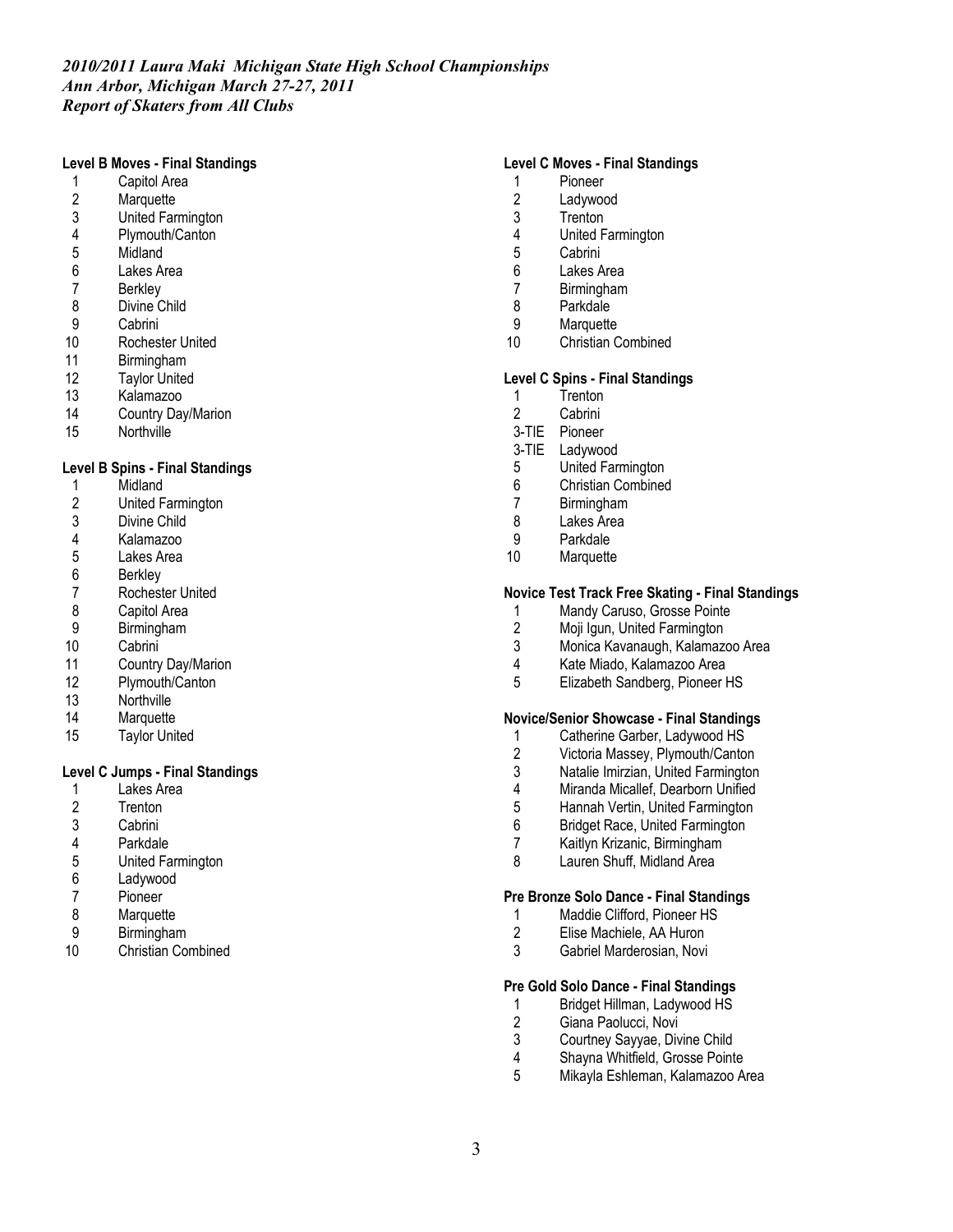# **Pre Juvenile Test Track Free Skating - Final Standings**

- 1 Hyejin Park, Pioneer HS<br>2 Amanda McConnell, Unit
- 2 Amanda McConnell, United Farmington<br>3 Audrey Schult. Lakes Area
- 3 Audrey Schult, Lakes Area<br>4 Claire Daugherty, Birmingha
- 4 Claire Daugherty, Birmingham<br>5 Jennifer York, Lakes Area
- Jennifer York, Lakes Area
- 6 Danielle Lee, Parkdale United
- 7 Michaela Ewald, United Farmington<br>8 Carolina Zuniga, United Farmington
- Carolina Zuniga, United Farmington
- 9 Rozenn Basset, United Farmington<br>10 Jessica Gabel, Grosse Pointe
- Jessica Gabel, Grosse Pointe
- 11 Caroline Zubeta, Pioneer HS

# **Pre Silver Solo Dance - Final Standings**

- 1 India Johnson, Plymouth/Canton
- 
- 2 Anna Li, AA Huron<br>3 Alison Gayda, Kala 3 Alison Gayda, Kalamazoo Area<br>4 McCall Kochevar, Marquette
- McCall Kochevar, Marquette
- 5 Danielle Newel, United Farmington

### **Preliminary Solo Dance Final - Final Standings**

- 1 Enze Zing, Pioneer HS<br>2 Hyejin Park, Pioneer HS
- 2 Hyejin Park, Pioneer HS<br>3 Amanda Gironza, Divine
- Amanda Gironza, Divine Child
- 4 Eva Koester, AA Huron<br>5 Sara Bartles. Divine Chi
- 5 Sara Bartles, Divine Child
- 6 Sara Miller, AA Huron

# **Preliminary Solo Dance Group A - Final Standings**

- 1 Amanda Gironza, Divine Child
- 2 Hyejin Park, Pioneer<br>3 Sara Miller, AA Huror
- 3 Sara Miller, AA Huron<br>4 Rachael Charbonneau
- Rachael Charbonneau, Marquette
- 
- 5 Kathy Dong, Pioneer<br>6 Laura Knutilla, AA Hu 6 Laura Knutilla, AA Huron
- 7 Emma Sandberg, Pioneer

# **Preliminary Solo Dance Group B - Final Standings**

- 1 Enze Zing, Pioneer HS
- 2 Eva Koester, AA Huron<br>3 Sara Bartles. Divine Chi
- Sara Bartles, Divine Child
- 4 Jenna Pizarek, Kalamazoo Area
- 5 Kate Sears, AA Huron<br>6 Christine Etter. Pionee
- 6 Christine Etter, Pioneer HS

### **Preliminary Test Track Free Skating - Final Standings**

- 1 Ellana Collins, Lakes Area<br>2 Samantha Liu. AA Huron
- Samantha Liu, AA Huron
- 3 Kyra Johnson, United Farmington
- 4 Lauren Jackson, Mercy<br>5 Allison Schendel, Plymo
- Allison Schendel, Plymouth/Canton
- 6 Enze Xing, Pioneer HS
- 7 Gabriel Marderosian, Novi
- 8 Jenna Pizarek, Kalamazoo Area
- 9 Julia Everitt, Birmingham<br>10 Karishma Ahaia, Pioneer
- Karishma Ahaja, Pioneer HS
- 11 Alexandra DeLaCruz, Novi
- 12 Nicole Lubienski, Grosse Pointe N&S

#### **Preliminary/Pre Juvenile Showcase - Final Standings**

- 1 Danielle Lee, Parkdale United
- 2 Katie Suchyta, Ladywood HS<br>3 Allison Brotherton, Divine Chil
- Allison Brotherton, Divine Child
- 4 Angela Agius, Divine Child
- 5 Paige Moore, Birmingham
- 6 Audrey Amann, United Farmington
- 7 Maddie Vince, Lakes Area<br>8 McCall Kochevar. Marquett
- 8 McCall Kochevar, Marquette<br>9 Jennifer Brown, United Farmi
- Jennifer Brown, United Farmington
- 10 Claire Daugherty, Birmingham

#### **PrePreliminary Test Track Free Skating - Final Standings**

- 1 Emily Kochan, Capital Area<br>2 Jacqueline Donahue, Cabrin
- 2 Jacqueline Donahue, Cabrini HS<br>3 Jamie Sipos, Parkdale United
- Jamie Sipos, Parkdale United
- 4 Alex Feschenko, Plymouth/Canton<br>5 Madison Smith, Plymouth/Canton
- Madison Smith, Plymouth/Canton

### **Senior Test Track Free Skating - Final Standings**

- 1 Mikenzie Frost, Dearborn Unified<br>2 Lauren Shuff. Midland Area
- Lauren Shuff, Midland Area

#### **Silver Solo Dance - Final Standings**

- 1 Jenna Blackburn, Kalamazoo Area
- 
- 2 Maddie Vince, Lakes Area<br>3 Elizabeth Sandberg, Pione Elizabeth Sandberg, Pioneer HS
- 4 Sydney Landers, Marquette
- 5 Allison Brotherton, Divine Child<br>6 Audrey Schult, Lakes Area
- 6 Audrey Schult, Lakes Area